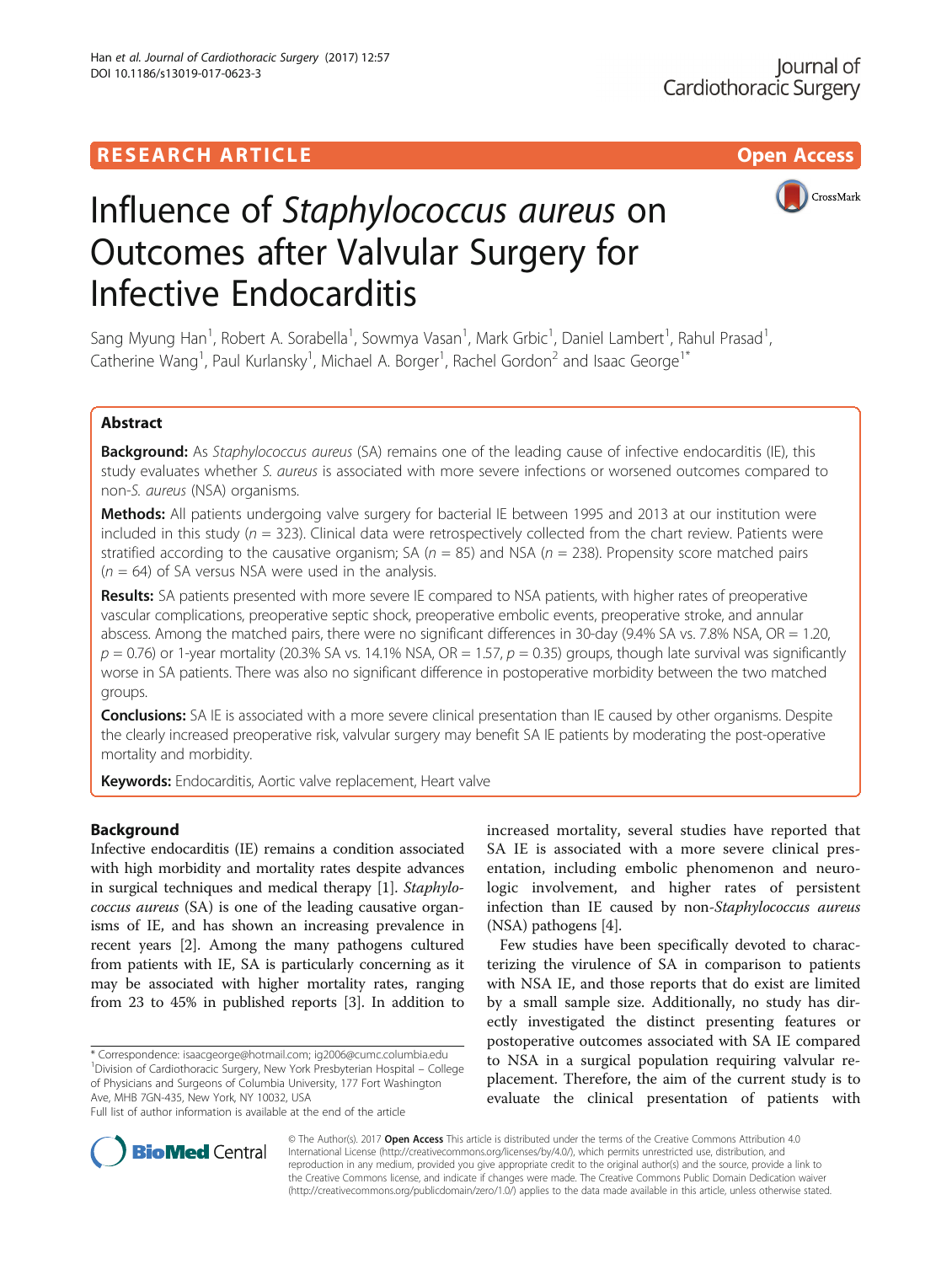culture-positive SA IE, and compare postoperative morbidity and mortality to patients requiring surgery for NSA IE. Characterizing these differences may help identify high-risk patients in whom early surgery may be the optimal treatment strategy.

## **Methods**

## Patient selection and Data collection

We conducted a retrospective analysis of all patients undergoing valve replacement surgery for IE at our institution between April 1995 and April 2013. Initially subjects 18 years and older were identified using validated ICD-9 codes for IE as the primary discharge diagnosis. This yielded approximately 1411 patients with a diagnosis of IE, of which 323 surgical patients for inclusion into the study. All patients met criteria for IE according to the modified Duke criteria. Patients were then stratified according to their causative organism: patients with SA IE (Group SA,  $n = 85$ ) and patients with NSA IE, including culture-negative IE (Group NSA,  $n = 238$ ). The study was approved by the Columbia University Institutional Review Board and need for individual patient consent was waived.

All data were collected from the electronic medical record. Variables included basic demographics, comorbidities, New York Heart Association (NYHA) functional class, presenting symptoms, events preceding surgery (i.e. vascular complications, immunological phenomenon, new or worsening congenital heart failure (CHF), persistent bacteremia, leukocytosis, septic shock, embolic event, stroke, and myocardial infarction), preoperative lab values, blood culture data, echocardiographic parameters and characteristics, operative details including procedure and cardiopulmonary bypass data, postoperative complications, and discharge disposition. In-hospital mortality was obtained from the electronic medical record and survival for patients lost to follow-up was obtained from the United States Social Security Death Index.

#### Statistical analysis

Analysis was performed using STATA 13.1 (Stata-Corp LP, College Station, TX, USA). All patients were included in the final analysis. Continuous variables are expressed as mean ± standard deviation and compared using independent samples t-tests. Categorical variables are presented as overall counts and percentage of the group and are compared using Pearson's chi-square test or Fisher's exact test where applicable. We computed propensity scores (PS) to adjust for the different baseline characteristics among the SA vs NSA patients. PS scores were estimated by building a multivariable probit model, adjusting for all the baseline demographic, clinical and echocardiographic characteristics of the patients listed in Tables [1](#page-2-0). Propensity scores were matched with a caliper

range of 0.05 to obtain the matched pairs of SA and NSA patients. Conditional logistic regression models were built among the matched pairs to assess the effect of exposure (SA vs NSA) on various outcomes. Univariable and multivariable Cox proportional hazard regression models were used to assess hazard ratios (HRs) with 95% confidence intervals (CIs) comparing mortality in SA and NSA patients. In order to identify predictive factors for mortality at 30 days, a univariable Cox proportional hazard regression was performed using clinically relevant baseline co-variables. Significant associations, defined as univariable associations with  $p$ -values less than 0.2, were entered into a multivariable Cox proportional hazard regression model. The association of risk predictors was assessed by Wald-statistics. Kaplan-Meier analysis was used to compare late survival, and survival curves were compared using the log-rank test. All  $p$  values  $<$ 0.05 were considered significant, and all reported  $p$  values were two-sided.

## Results

#### Baseline characteristics and Causative organisms

Patient demographics are presented in Table [1.](#page-2-0) Mean age was  $58.5 \pm 16.1$  years, 66% of patients were male, 56% were Caucasian, and mean body mass index was  $26.9 \pm 5.7$  kg/m<sup>2</sup>. SA and NSA groups did not differ in baseline demographic variables. Overall, 46% of patients had a history of prior cardiac surgery, with 23% presenting with a history of valve replacement within the last 5 years. Significantly more patients in the SA group had a past medical history of intravenous drug use (10.6% SA vs. 2.9% NSA,  $p = 0.005$ ), and there was a trend towards higher rates of prior cerebrovascular accident, end-stage renal disease, and prior arrhythmia in the SA group compared to NSA ( $p = 0.06$ ,  $p = 0.09$ , and  $p = 0.07$ , respectively). There were no other significant inter-group differences in prior co-morbidities or surgeries.

Among the 323 IE patients, 85 (26.3%) were caused by SA; 21 patients (24.7%) had methicillin-susceptible SA (MSSA) IE; 64 patients (75.3%) had methicillin-resistant SA (MRSA) IE, and 238 (73.7%) by NSA organisms; 55 patients (23%) had coagulase-negative staphylococcus IE; 44 patients (31%) had streptococcal IE (12% viridans; 19% non-viridans); 40 patients (17%) had enterococcal IE; and 71 (51%) patients had culture-negative IE or IE caused by other uncommon microorganisms. Prosthetic valve endocarditis (PVE) was identified in 29 (34.1%) SA IE patients while 89 (33.6%) NA IE patients had PVE.

Presenting characteristics and Echocardiographic findings Clinical characteristics of overall patients are presented in Table [2.](#page-3-0) Significantly more patients in the SA group presented with fever ( $p = 0.02$ ), vascular complications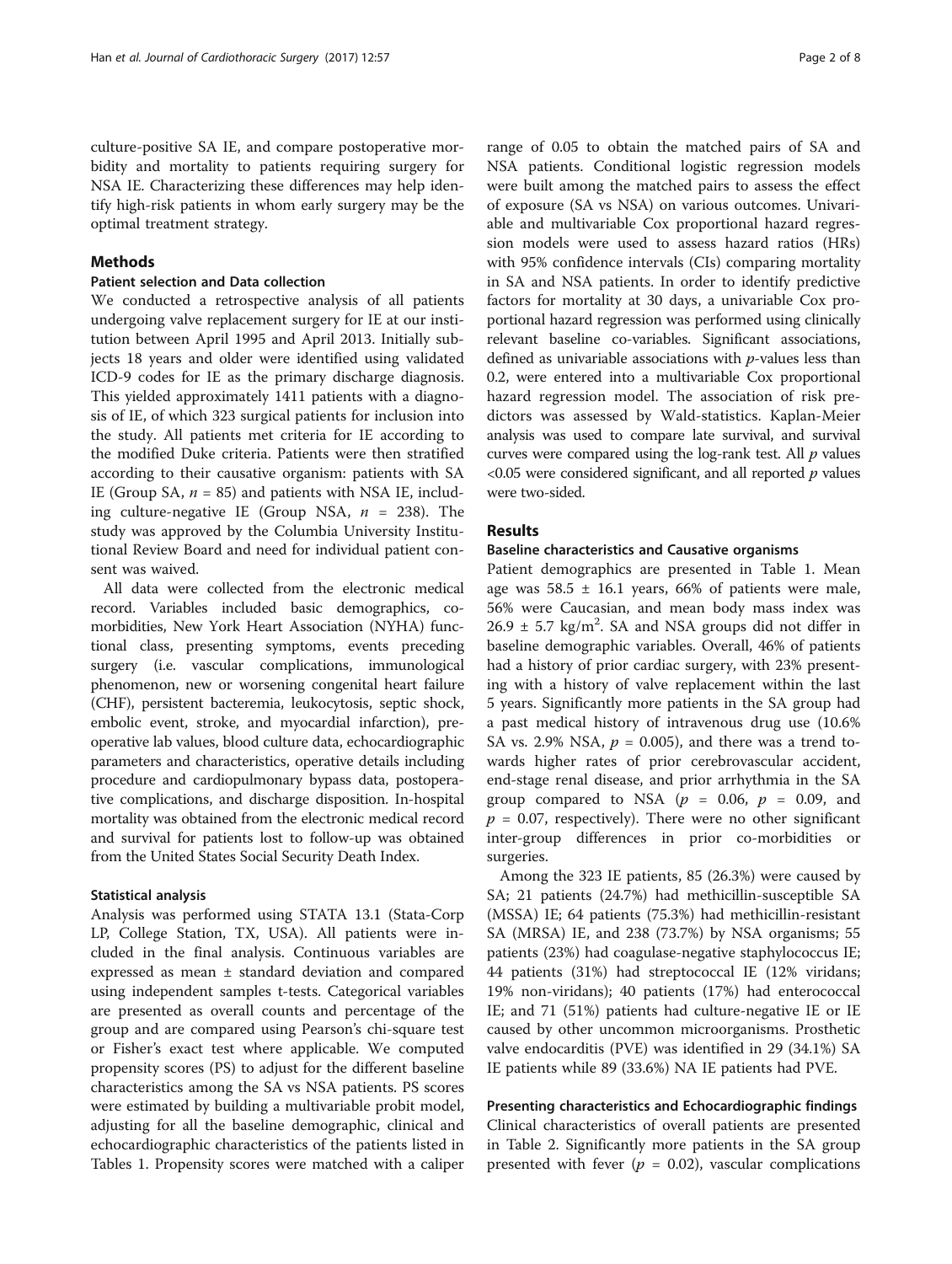|                                            | Overall $(n = 323)$ | SA IE $(n = 85)$ | NSA IE $(n = 238)$ | $p$ - Value |
|--------------------------------------------|---------------------|------------------|--------------------|-------------|
| Age, year                                  | $58.5 \pm 16.1$     | $58.1 \pm 15.9$  | $58.7 \pm 16.2$    | 0.776       |
| Age                                        |                     |                  |                    | 0.968       |
| $\leq 60$                                  | 164 (50.8)          | 43 (50.6)        | 121 (50.8)         |             |
| >60                                        | 159 (49.2)          | 42 (49.4)        | 117 (49.2)         |             |
| Male, n (%)                                | 213 (65.9)          | 52 (61.2)        | 161(67.7)          | 0.280       |
| Race, n (%)                                |                     |                  |                    | 0.724       |
| Caucasian                                  | 182 (56.4)          | 45 (52.9)        | 137 (57.6)         |             |
| African American                           | 27(8.4)             | 7(8.2)           | 20(8.4)            |             |
| Others                                     | 114(35.3)           | 33 (38.8)        | 81 (34.0)          |             |
| BMI, $kg/m2$                               | $26.9 \pm 5.7$      | $27.6 \pm 5.9$   | $26.7 \pm 5.6$     | 0.210       |
| Obese (BMI > 25 kg/m <sup>2</sup> ), n (%) | 185 (61.7)          | 55 (69.6)        | 130 (58.8)         | 0.108       |
| Co-morbidities                             |                     |                  |                    |             |
| Active tobacco use, n (%)                  | 30(9.6)             | 10(12.2)         | 20(8.6)            | 0.344       |
| Hypertension, n (%)                        | 199 (61.8)          | 54 (63.5)        | 145 (61.2)         | 0.702       |
| Diabetes, n (%)                            | 74 (23.0)           | 22 (25.9)        | 52 (21.9)          | 0.459       |
| IV drug use, n (%)                         | 16(5.0)             | 9(10.6)          | 7(2.9)             | 0.005       |
| Previous cardiac surgery, n (%)            | 149 (46.3)          | 38 (44.7)        | 105 (44.3)         | 0.949       |
| Valve replacement in the past 5 years (%)  | 75 (23.2)           | 25 (29.4)        | 50 (21.0)          | 0.154       |
| History of CHF, n (%)                      | 149 (46.3)          | 38 (44.7)        | 111 (46.8)         | 0.735       |
| Previous CVA, n (%)                        | 88 (27.3)           | 30 (35.3)        | 58 (24.5)          | 0.055       |
| ESRD, n (%)                                | 37 (11.5)           | 14(16.5)         | 23(9.7)            | 0.093       |
| Chronic lung disease, n (%)                | 32 (9.9)            | 10(11.8)         | 22(9.3)            | 0.512       |
| Arrhythmia, n (%)                          | 107 (33.2)          | 35 (41.2)        | 72 (30.4)          | 0.070       |

<span id="page-2-0"></span>Table 1 Baseline, Clinical, and Echocardiographic Characteristics of Patients

Values are means ± SD, or counts (%). BMI body mass index, MI myocardial infarction, NYHA New York Heart Association, eGFR estimated glomerular filtration rate

(major arterial emboli; septic pulmonary infarcts; mycotic aneurysm; intracranial hemorrhage; conjunctival hemorrhages; and Janeway lesions) ( $p = 0.002$ ), septic shock ( $p = 0.04$ ), stroke ( $p = 0.004$ ), and embolic events  $(p = 0.02)$ . In addition, significantly more SA patients had persistent bacteremia despite appropriate antibiotic therapy ( $p < 0.001$ ). There were no differences in NYHA functional class, estimated glomerular filtration rate, rate of congestive heart failure, or preoperative myocardial infarct between groups. Patients in the NSA group had significantly more involvement of the aortic valve than the SA group (69% NSA vs. 49% SA,  $p = 0.001$ ), but there was no significant difference in mitral valve involvement. Overall, 8% of patients also had concomitant tricuspid valve involvement. NSA IE patients underwent the valvular surgery significantly earlier after the hospitalization than the SA IE patients (6.92 days NSA vs. 9.94 days SA,  $p = 0.003$ ). SA IE group had significantly longer average length of hospital stay than the patients with NSA IE (33 days SA vs. 26 days NSA,  $p = 0.046$ ). In contrast to this trend, there is no statistical difference in the average length of ICU stay between the two groups (7.96 days SA vs. 8.00 days NSA,  $p = 0.49$ .

Echocardiographic variables are presented in Table [3](#page-4-0). There was no difference in the mean ejection fraction or specific valve pathology between groups. Significantly more patients in the NSA group underwent surgery for moderate or severe aortic valve regurgitation, with no differences in grades of mitral valve regurgitation. The proportion of SA patients who had annular abscess was significantly higher compared to that of NSA group (45% SA vs. 27% NSA,  $p = 0.003$ ), although there was no difference in the proportion of patients who had large vegetation  $(> 1 \text{ cm})$ .

#### **Outcomes**

Perioperative and 1-year survival, and postoperative complications are shown in Table [4](#page-4-0). In unadjusted analyses, the overall 30-day and 1-year mortality rate of patients with SA IE were 9.4 and 20.0%, respectively, compared to 8.0 and 14.3% NSA IE  $(p = 0.68$  and  $p = 0.22$ , respectively). However, Kaplan-Meier survival analysis (Fig. [1](#page-5-0)) of overall survival showed significantly worse survival in the SA cohort (log rank  $p = 0.039$ ). In addition to survival, postoperative complications are also shown in Table [4](#page-4-0). At 30-days, significantly more patients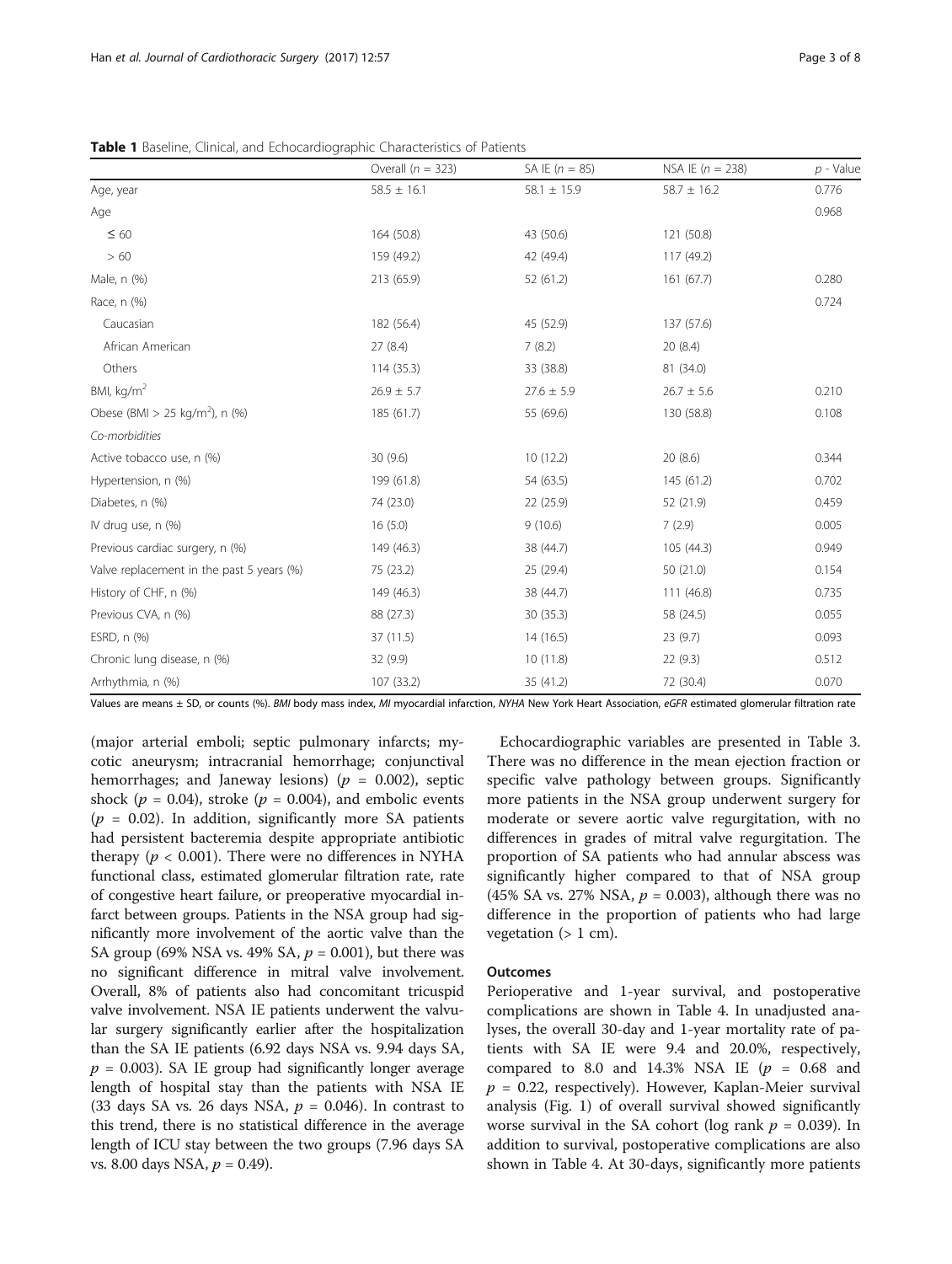|                               | Overall $(n = 323)$ | SA IE $(n = 85)$ | NSA IE $(n = 238)$ | $p$ - Value |
|-------------------------------|---------------------|------------------|--------------------|-------------|
| NYHA Class                    |                     |                  |                    | 0.146       |
| Class 1 & 2                   | 264 (81.7)          | 65 (76.5)        | 199 (83.6)         |             |
| Class 3 & 4                   | 59 (18.3)           | 20 (23.5)        | 39 (16.4)          |             |
| Fever, n (%)                  | 194 (60.1)          | 60 (70.6)        | 134 (56.3)         | 0.021       |
| Angina, n (%)                 | 49 (15.2)           | 12(14.1)         | 37 (15.6)          | 0.753       |
| eGFR, (ml/min)                | $63.3 \pm 33.6$     | $58.9 \pm 34.7$  | $64.9 \pm 33.2$    | 0.161       |
| < 60                          | 153 (47.4)          | 46 (54.1)        | 107 (45.0)         |             |
| $\geq 60$                     | 170 (52.6)          | 39 (45.9)        | 131 (55.0)         |             |
| Vascular complications        | 143 (44.6)          | 50 (58.8)        | 93 (39.4)          | 0.002       |
| Immunological phenomenon      | 65 (20.2)           | 19 (22.4)        | 46 (19.4)          | 0.562       |
| New or worsening CHF          | 101(31.3)           | 22 (25.9)        | 79 (33.2)          | 0.212       |
| Persistent bacteremia         | 76 (23.6)           | 32 (37.7)        | 44 (18.6)          | 0.000       |
| Leukocytosis                  | 144 (44.6)          | 41 (48.2)        | 103 (43.3)         | 0.430       |
| Pre-op septic shock, n (%)    | 53 (16.4)           | 20 (23.5)        | 33 (13.9)          | 0.039       |
| Pre-op embolic event, n (%)   | 77 (24.0)           | 28 (33.3)        | 49 (20.7)          | 0.020       |
| Pre-op stroke, n (%)          | 55 (17.0)           | 23(27.1)         | 32 (13.5)          | 0.004       |
| Pre-op MI, n (%)              | 29 (9.0)            | 8(9.4)           | 21(8.8)            | 0.871       |
| Staph Aureus Species          |                     |                  |                    |             |
| <b>MRSA</b>                   | 21(24.7)            |                  |                    |             |
| <b>MSSA</b>                   | 64 (75.3)           |                  |                    |             |
| Prosthetic Valve Endocarditis | 109 (33.7)          | 29 (34.1)        | 80 (33.6)          |             |
| Affected Valves               |                     |                  |                    |             |
| Aortic valve                  | 206 (63.8)          | 42 (49.4)        | 164 (68.9)         | 0.001       |
| Mitral valve                  | 192 (59.4)          | 56 (65.9)        | 136 (57.1)         | 0.159       |
| Tricuspid valve               | 27(8.4)             | 10(11.8)         | 17(7.1)            | 0.186       |

<span id="page-3-0"></span>

Values are means ± SD, or counts (%). NYHA New York Heart Association Class, GFR Glomerula Filtration Rate, CHF Congestive Heart Failure, MI Myocardial Infarction, MRSA Methicillin Resistant Staph Aureus, MSSA Methicillin Sensitive Staph Aureus

in the SA cohort experienced acute renal failure with no other differences in perioperative morbidity.

At 1 year, the composite outcome (mortality, stroke, embolic event, or acute renal failure) occurred more frequently in SA patients (56.6% SA vs. 43.7% NSA,  $p = 0.04$ ), which appears to be driven by higher rates of embolic events (26.2% SA vs. 15.6% NSA,  $p = 0.03$ ) and acute renal failure (33.3% SA vs. 21.4% NSA,  $p = 0.03$ ). Thus, while 30-day and 1-year survival were similar between groups, the SA group experienced higher rates of postoperative morbidity than the NSA group and, at late follow-up, have lower survival rates than patients with NSA IE.

Propensity score matching for the study yielded 64 matched pairs of patients who underwent valvular surgery due to SA or NSA IE. There was no significant difference in any covariate or baseline demographic among the matched pairs of patients. Among the matched pairs, the overall 30-day and 1-year mortality rate of patients with SA IE were 9.4 and 20.3%, respectively, compared to 7.8 and 14.1% NSA IE ( $p = 0.76$  and  $p = 0.22$ , respectively). In comparison to the unadjusted analyses, the post-operative morbidity rates were similar among the matched pairs at both 30-day and 1-year.

Table [5](#page-5-0) presents the preoperative characteristics predictive of 30-day mortality of the PS matched group. Based on the multivariable logistic regression analysis, only large vegetation was a significant predictors of 30 day mortality after the surgery (OR: 5.37, 1.90–15.2 95% CI,  $p = 0.002$ ) while SA, nor MRSA status, or prosthetic valve endocarditis were not significant predictors of death at 30-days postoperatively ( $p = 0.68$ ).

## **Discussion**

Staphylococcus aureus has emerged as one of the major causative organisms of IE. Studies have demonstrated that SA IE leads to an unfavorable clinical course and prognosis compared to IE caused by other bacterial organisms [[4\]](#page-7-0). Our study of 323 patients with definite IE according to the modified Duke criteria demonstrate for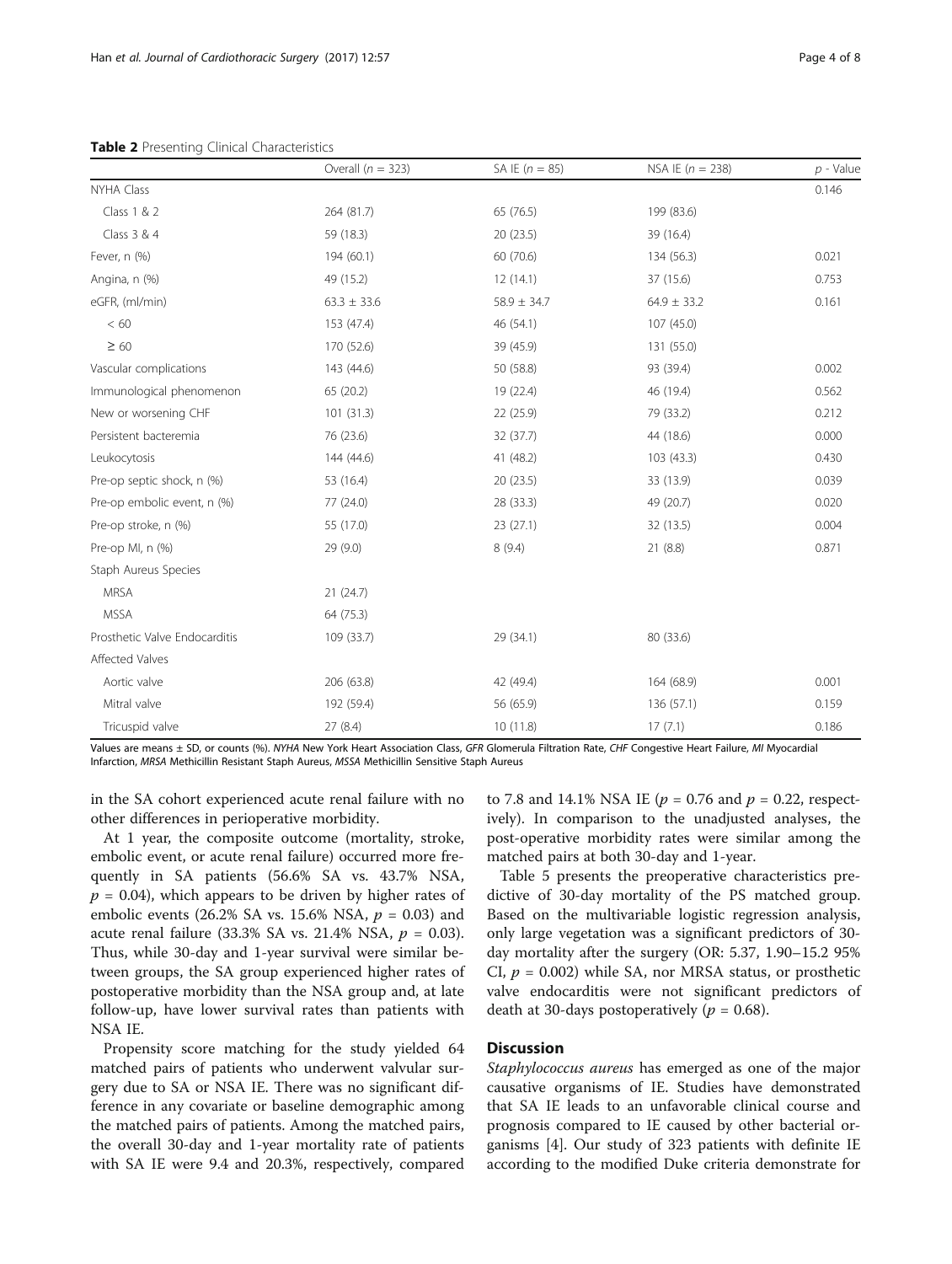## <span id="page-4-0"></span>Table 3 Baseline Echocardiographic Data

|                                        | Overall $(n = 323)$ | SA IE $(n = 85)$ | NSA IE $(n = 238)$ | $p$ - Value |
|----------------------------------------|---------------------|------------------|--------------------|-------------|
| Left ventricular ejection fraction, %  | $50.9 \pm 12.0$     | $52.3 \pm 11.4$  | $50.2 \pm 12.3$    | 0.198       |
| Severe, n (%)                          | 52 (16.9)           | 10(11.8)         | 42 (17.7)          | 0.208       |
| Valve pathology, n (%)                 |                     |                  |                    |             |
| Regurgitation                          | 2(1.7%)             | $0(0.0\%)$       | $2(3.2\%)$         | 0.152       |
| Stenosis                               | 58 (48.7%)          | 25 (44.6%)       | 33 (52.4%)         | 0.398       |
| Mixed                                  | 59 (49.6%)          | 31 (55.4%)       | 28 (44.4%)         | 0.232       |
| Aortic regurgitation grade, n (%)      |                     |                  |                    | 0.001       |
| None & Mild                            | 175 (54.2)          | 59 (69.4)        | 116(48.7)          |             |
| Moderate & Severe                      | 148 (45.8)          | 26 (30.6)        | 122 (51.3)         |             |
| Mitral regurgitation grade, n (%)      |                     |                  |                    | 0.471       |
| None & Mild                            | 145 (44.9)          | 41 (48.2)        | 104 (43.7)         |             |
| Moderate & Severe                      | 178 (55.1)          | 44 (51.8)        | 134 (56.3)         |             |
| Tricuspid regurgitation grade, n (%)   |                     |                  |                    | 0.673       |
| None & Mild                            | 261 (80.8)          | 70 (82.3)        | 191 (80.2)         |             |
| Moderate & Severe                      | 62 (19.2)           | 15(17.7)         | 47 (19.8)          |             |
| Dehiscence of valve                    | 29(9.0)             | 5(5.9)           | 24(10.1)           | 0.245       |
| Presence of Vegetation $> 1$ cm, n (%) | 131(42.1)           | 41 (49.4)        | 90 (39.5)          | 0.117       |
| Presence of Annular Abscess, n (%)     | 103 (31.9)          | 38 (44.7)        | 65 (27.3)          | 0.003       |

the first time that patients with SA IE present with more severe clinical infection, as evidenced by higher rates of arrhythmia, fever, vascular complications, persistent bacteremia, annular abscess presence, septic shock, stroke, and embolic events. Mortality and morbidity rates after valve surgery were similar in patients with SA IE versus NSA IE despite the clearly increased preoperative risk, suggesting that surgery may significantly benefit SA IE patients. These novel findings may be useful to surgeons and clinicians to 1) decide if a patient

represents an appropriate surgical risk, 2) predict the morbidity and mortality of a surgical intervention, and 3) potentially justify earlier operation in patients with severe SA IE.

The frequency of IE caused by SA has been reported to be increasing over recent decades [[3\]](#page-7-0). SA was responsible for 26.3% of all cases of IE in the current study. Debilitating clinical scenarios such as intravenous drug use (IVDU) may be partially responsible for this trend [\[4](#page-7-0)]. The association between IVDU and SA IE was

## Table 4 Outcomes

| Outcomes              | Before PS Matching      |                           |                     |            | After PS Matching |                |                     |            |
|-----------------------|-------------------------|---------------------------|---------------------|------------|-------------------|----------------|---------------------|------------|
|                       | <b>SA</b><br>$(n = 85)$ | <b>NSA</b><br>$(n = 238)$ | OR (95% CI)         | $p$ -Value | SA<br>$(n = 64)$  | NSA $(n = 64)$ | OR (95% CI)         | $p$ -Value |
| 30-day                |                         |                           |                     |            |                   |                |                     |            |
| Composite             | 40(47.1)                | 91 (38.2)                 | 1.44 (0.87-2.37)    | 0.160      | 30 (46.9)         | 29 (45.3)      | $1.06(0.54 - 2.10)$ | 0.860      |
| Mortality             | 8(9.4)                  | 19(8.0)                   | 1.20 (0.50-2.85)    | 0.680      | 6(9.4)            | 5(7.8)         | $1.20(0.37 - 3.93)$ | 0.760      |
| Stroke                | 12 (14.3)               | 29 (12.2)                 | 1.20 (0.58-2.48)    | 0.620      | 9(14.1)           | 9(14.1)        | $1.00(0.38 - 2.66)$ | 1.000      |
| <b>Embolic Events</b> | 18(21.4)                | 34 (14.3)                 | $1.64(0.87 - 3.09)$ | 0.130      | 13 (20.3)         | 11(17.2)       | $1.18(0.53 - 2.64)$ | 0.680      |
| Development of ARF    | 24 (28.6)               | 43 (18.1)                 | 1.81 (1.02-3.23)    | 0.043      | 18 (28.1)         | 16(25.0)       | $1.22(0.51 - 2.95)$ | 0.660      |
| 1 year                |                         |                           |                     |            |                   |                |                     |            |
| Composite             | 48 (56.5)               | 104(43.7)                 | $1.67(1.01 - 2.75)$ | 0.044      | 37 (57.8)         | 30 (46.8)      | $1.70(0.78 - 3.71)$ | 0.180      |
| Mortality             | 17(20.0)                | 34 (14.3)                 | 1.50 (0.79-2.86)    | 0.220      | 13 (20.3)         | 9(14.1)        | $1.57(0.61 - 4.05)$ | 0.350      |
| Stroke                | 16(19.1)                | 32 (13.5)                 | $1.51(0.78 - 2.93)$ | 0.220      | 12 (18.7)         | 9(14.1)        | $1.43(0.54 - 3.75)$ | 0.470      |
| <b>Embolic Events</b> | 22(26.2)                | 37 (15.6)                 | 1.93 (1.06-3.51)    | 0.032      | 16(25.0)          | 13 (20.3)      | 1.27 (0.58-2.80)    | 0.550      |
| Development of ARF    | 28 (33.3)               | 51 (21.4)                 | $1.83(1.06 - 3.18)$ | 0.031      | 22 (34.4)         | 18(28.1)       | $1.40(0.62 - 3.15)$ | 0.420      |

ARF Acute renal failure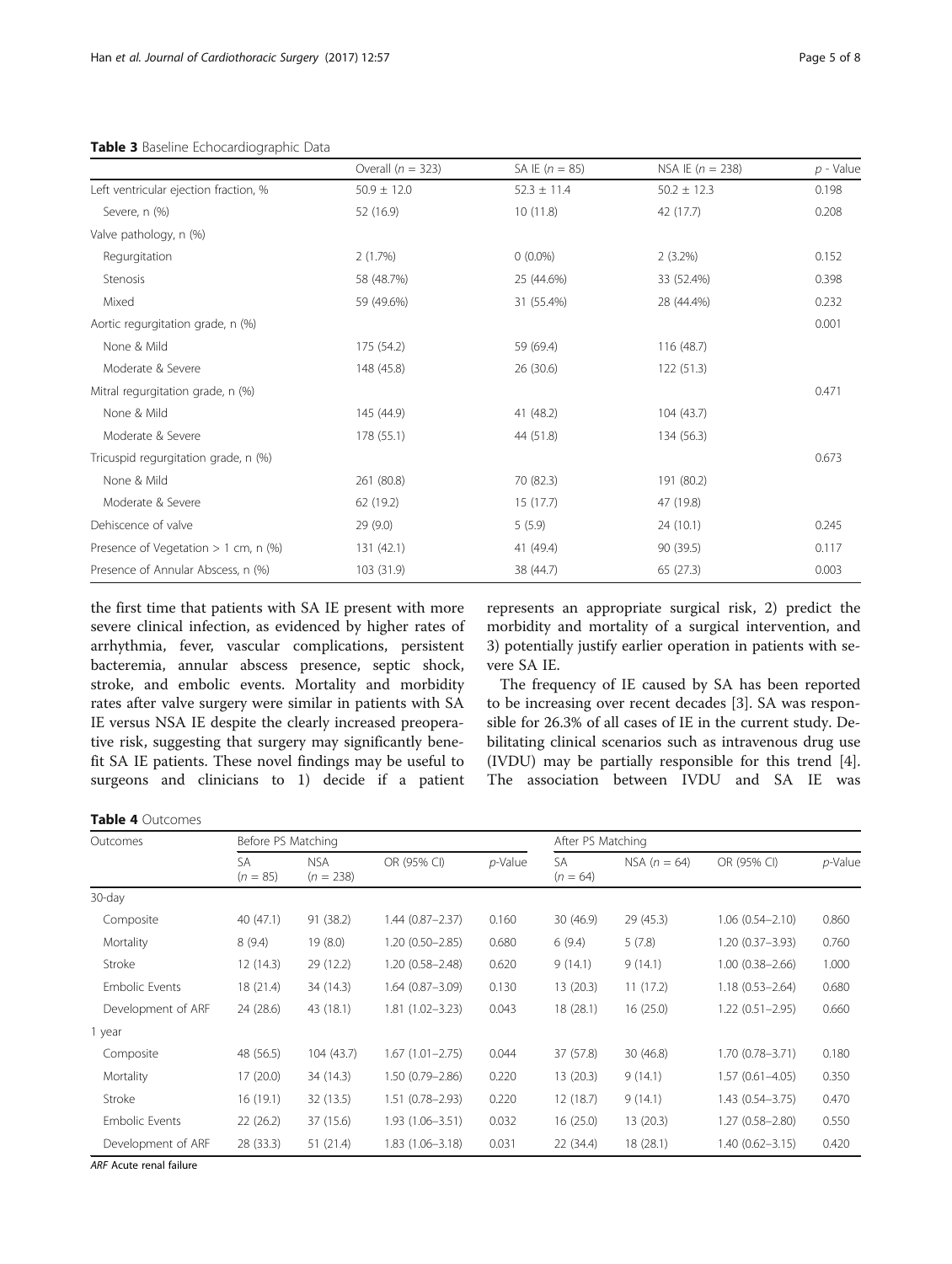<span id="page-5-0"></span>

confirmed in our study as 10.6% of patients with IE caused by SA were active IV drug users, significantly more frequent than NSA IE patients.

Generally, SA is more aggressive than other causative organisms for IE resulting in patients presenting with more comorbidities and complications at the time of surgery. Particularly, embolic episodes and neurological complications have been well described in SA IE [\[5](#page-7-0)]. This virulence has been ascribed to a variety of complex factors, including its capsule and cell wall, capability to endure phagocyte's intracellular environment, ability to attack the tissue via extracellular enzymes, and potential to acquire resistance to antibiotics [\[6](#page-7-0)]. Accordingly, we overall found that pre-operative development of an embolic event was significantly more frequent in SA IE patients as 33.3% of them developed embolic events compared to 20.7% of patients with IE caused by other bacterial microorganisms. Likewise, patients with SA IE were more likely to develop embolic events postoperatively ( $p = 0.020$ ). Embolic events have a significant

|  |  |  | <b>Table 5</b> Logistic regression analysis for preoperative characteristics predictive of 30-day mortality |
|--|--|--|-------------------------------------------------------------------------------------------------------------|
|  |  |  |                                                                                                             |

|                                    | Univariable         |            | Multivariable       |         |
|------------------------------------|---------------------|------------|---------------------|---------|
|                                    | OR (95% CI)         | $p$ -Value | OR (95% CI)         | p-Value |
| Staph Aureus                       | $1.20(0.50 - 2.85)$ | 0.68       |                     |         |
| Male gender                        | $0.87(0.38 - 1.96)$ | 0.73       |                     |         |
| Body Mass Index                    | $1.03(0.96 - 1.10)$ | 0.43       |                     |         |
| Age at surgery                     | $1.01(0.98 - 1.03)$ | 0.56       |                     |         |
| Prior cardiac surgery              | $0.99(0.45 - 2.20)$ | 0.99       |                     |         |
| Prior PCI                          | 2.17 (0.69-6.82)    | 0.19       | $1.91(0.54 - 6.77)$ | 0.32    |
| History of CHF                     | $1.49(0.68 - 3.29)$ | 0.32       |                     |         |
| Hypertension                       | $0.90(0.40 - 2.00)$ | 0.79       |                     |         |
| <b>Diabetes</b>                    | $1.47(0.62 - 3.50)$ | 0.39       |                     |         |
| Previous CVA                       | $1.12(0.47 - 2.65)$ | 0.80       |                     |         |
| MI                                 |                     |            |                     |         |
| $> 21$ days                        | 1.48 (0.48-4.59)    | 0.49       |                     |         |
| $\leq$ 21 days                     | $0.96(0.12 - 7.72)$ | 0.97       |                     |         |
| Arrythmia                          | $0.68$ (0.28-1.65)  | 0.39       |                     |         |
| <b>ESRD</b>                        | 2.99 (1.17-7.64)    | 0.02       | 2.57 (0.58-11.47)   | 0.22    |
| Chronic lung disease               | $0.71(0.16 - 3.14)$ | 0.65       |                     |         |
| PAD                                | $1.56(0.43 - 5.58)$ | 0.50       |                     |         |
| Valve replacement within 5 years   | $0.94(0.37 - 2.42)$ | 0.90       |                     |         |
| eGFR < 30                          | 1.89 (0.79-4.54)    | 0.16       | $1.25(0.32 - 4.90)$ | 0.75    |
| Left ventricular ejection fraction | $0.97(0.94 - 1.00)$ | 0.06       | $0.97(0.93 - 1.00)$ | 0.05    |
| Abscess                            | $0.61(0.24 - 1.57)$ | 0.31       |                     |         |
| Large vegetation (>10 mm)          | 5.65 (2.04-15.67)   | 0.001      | 5.37 (1.90-15.20)   | 0.002   |
| New/Worsened heart failure         | 1.33 (0.58-3.00)    | 0.50       |                     |         |
| Persistent bacteremia              | 1.70 (0.73-3.96)    | 0.22       |                     |         |

PCI Percutaneous Coronary Intervention, CHF Congestive Heart Failure, CVA Cerebrovascular Accident, MI Myocardial Infarction, ESRD End stage renal disease, PAD Peripheral artery disease, GFR Glomerular filtration rate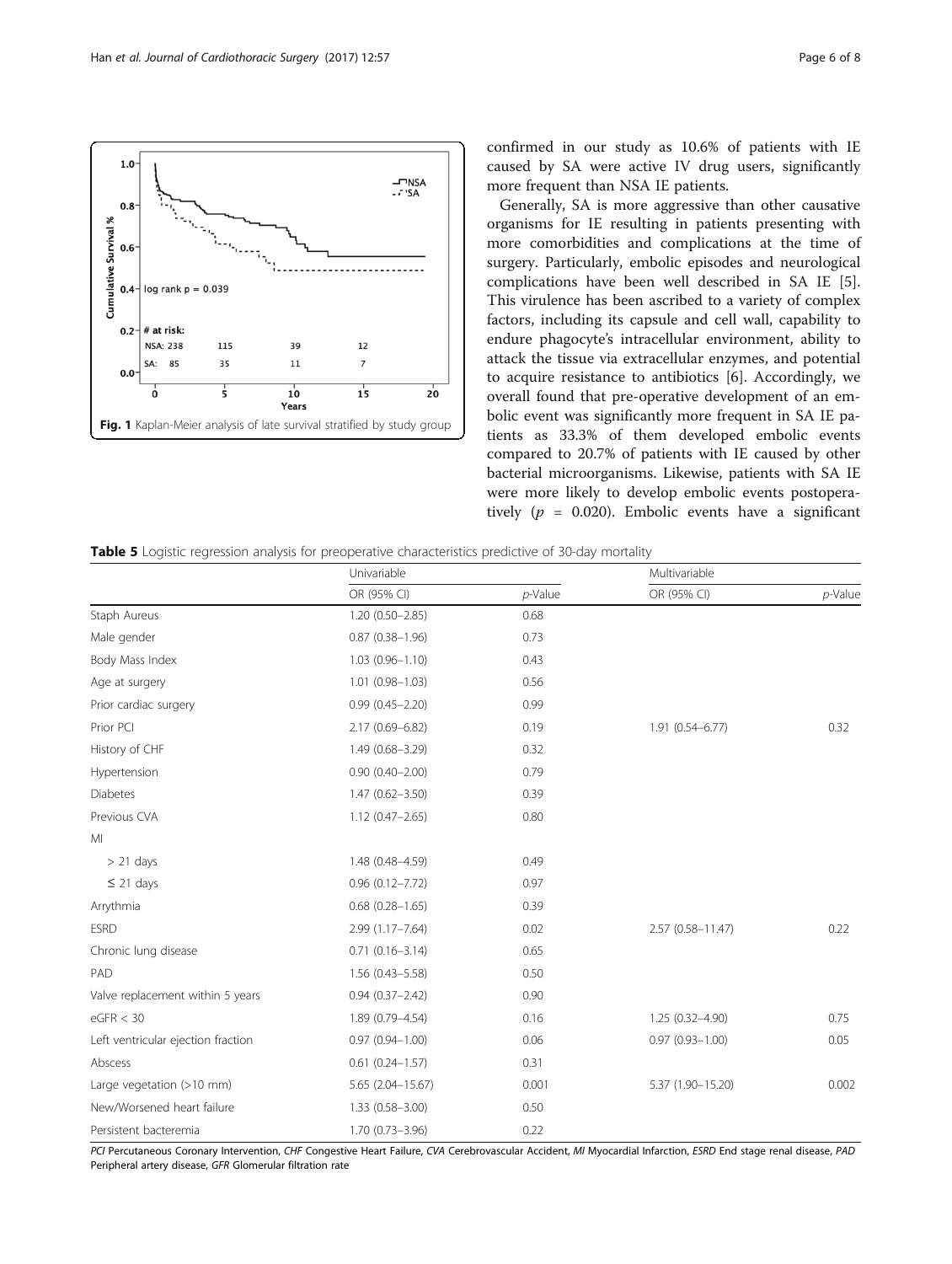impact on prognosis and therefore, identifying subgroups of patients with IE who are at higher risk for embolism may be crucial for improving survival rates.

In parallel with this trend in embolic events, IE due to SA is associated with higher rates of neurological complications [\[5](#page-7-0)] and is the most important risk factor for all neurological complications, with an impact 2 to 3 times higher than that of other IE-causing pathogens [\[7](#page-7-0)]. Our study agrees with such findings, as a high frequency of pre-operative stroke  $(27.1\% \text{ vs. } 13.5\%, p = 0.004)$  in overall SA versus NSA IE patients was observed. The types of stroke in our study included both ischemic and hemorrhagic stroke. It is generally suggested to delay the surgical intervention for patients with preoperative hemorrhagic stroke. In cases with hemorrhagic stroke, prognosis is worse and valve surgery is generally suggested to be postponed for at least 2–4 weeks. Conversely, if surgery is indicated after an ischemic stroke, it should not be delayed [[8](#page-7-0)]. Further studies are needed to characterize the origin of stroke in SA IE patients and to evaluate whether earlier surgery for selected patients will improve the outcome of SA IE.

Previous studies have shown that SA infections are associated with septic shock of any origin [[9\]](#page-7-0). Based on the study by Olmos et al. [\[10\]](#page-7-0), SA IE patients with septic shock experienced an acute clinical onset more frequently and a more aggressive clinical course. Infection with SA leads to an increased risk for septic shock as the expression of certain virulence factors contributes to the activation of host immune system and coagulation pathways, and the pathogen replication [\[9, 10](#page-7-0)]. In agreement with such findings, we observed that IE caused by SA was characterized by a significantly higher incidence of preoperative septic shocks compared to NSA IE.

Prior studies have found higher mortality rates among IE patients with SA infection than among those infected with NSA. In recent large studies of endocarditis, SA has been likewise linked to a greater risk of death than other pathogens [[11\]](#page-7-0). However, contrary to this general trend, our study revealed that there is no statistical significance difference in mortality in SA IE following surgery (30-day: 9.4%; 1-year: 20.3%) compared to NSA IE (30-day: 7.8%; 1-year: 14.1%,  $p = 0.22$ ). The mortality in SA endocarditis is similar to the rates in previous studies which range from 12 to 45% [[1, 12\]](#page-7-0), but the present study showed that in IE, independent of risk factors, SA infection after surgical replacement does not lead to a prohibitive risk of overall mortality. Absence of difference in mortality between two groups treated surgically suggests that mortality could be effectively moderated by valvular surgery. Moreover, it is possible that the SA IE mortality would be higher if measured for a longer period of time postoperatively or if a larger sample size were studied. It is important to consider several

confounding factors to the mortality outcome, including co-morbidities on presentation, site of infection, and possible disparities in patient populations. SA IE usually occurs in a debilitated clinical setting: chronic renal failure, hemodialysis, diabetes, alcoholism, cancer, immune-depression, and drug abuse [[2, 4](#page-7-0)]. Our multivariate analysis also showed that SA is not an independent predictor of short and long term post-operative outcomes. Roughly equivalent surgical results between two groups despite more severe clinical presentation of SA IE patients suggests that surgery may allow convergence of the risk curves. Consequently, more detailed studies focused on identifying a relationship between SA and mortality, and on the association of valvular surgery with the improved clinical outcomes in SA IE patients are required. Finally, a full examination of all patients with SA infections who did not receive surgery is necessary to determine a complete representative risk profile of SA.

Major limitations of this study are the small number of cases and the inherent nature of the retrospective analysis. It is possible that the mortality among patients with SA IE would be higher, compared with that of NSA IE patients, if the sample size were greater. Furthermore, we cannot exclude the fact that our hospital is a tertiary referral hospital where patients with severe illnesses are referred. These patients might be a selected group with more severe complications/clinical presentation than the average population with IE. Thus, the difference in clinical characteristics and prognosis of our patients with SA IE may have been the result of referral bias. However, to our knowledge, this is the first and most detailed study to compare the clinical features and prognosis of SA IE with IE caused by other bacterial pathogens.

## Conclusion

In conclusion, this study provides data indicating that SA IE is a severe infection with worse clinical features and prognosis than IE caused by other bacterial pathogens. Our findings suggest that SA IE is associated with higher morbidity during hospitalization, such as preoperative septic shock, embolic events, stroke and annular abscess, compared to IE caused by other bacterial organisms. Furthermore, patients with SA IE should be monitored for embolic events and acute renal failure postoperatively. Surgery may partially ameliorate the pre-operative risks of SA IE patients and early mortality from SA IE but long-term survival remains worse for patient with SA infections. Future prospective, multicenter studies are required to validate our observations and to determine the appropriate timing of surgery for patients with SA IE.